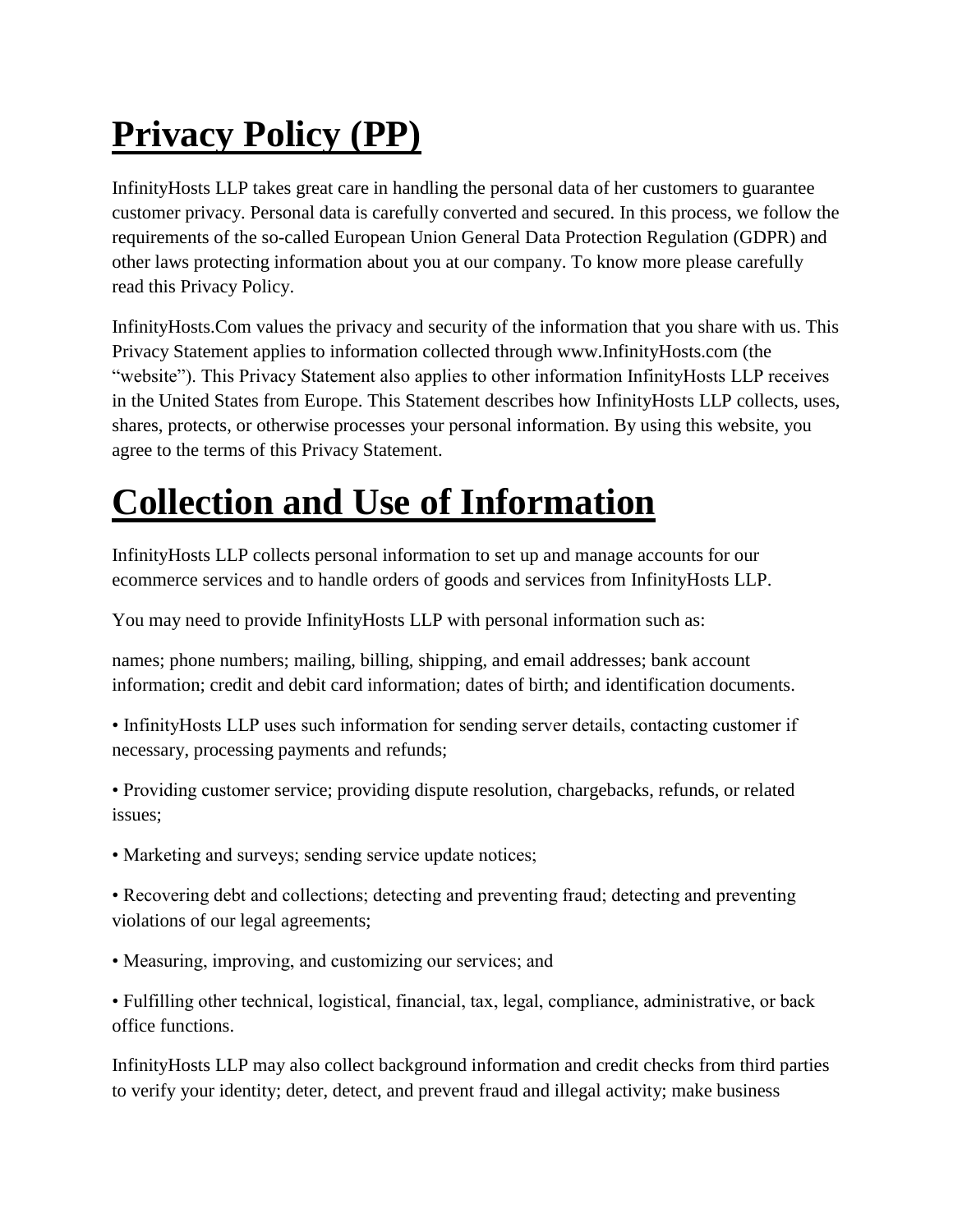decisions; and as a part of our legal obligations. InfinityHosts LLP retains such information for as long as reasonably required for business purposes or as reasonably required to comply with our legal obligations.

# **Community Information**

InfinityHosts LLP collects information from you to post entries to our community website or forums. Such information may include your email address, Internet Protocol address, user name, date and time of signup, and date and time of posts to the forum.

InfinityHosts LLP uses this information for the secure and efficient functioning of our website, to provide you with access to our community site, to detect and prevent violations of our legal agreements, and as part of any legal obligations related to our community website.

## **Transaction Information**

InfinityHosts LLP collects information on each transaction conducted through our website. Such information may include the amount of the transaction; the goods purchased; the identity of the seller, affiliate, and customer; payment type; currency; location; Internet Protocol address; and websites visited.

InfinityHosts LLP uses such information for refunds, for customer service, for website optimization, or for other administrative or business purposes. InfinityHosts LLP may share information related to the transactions you conduct through our website with sellers, affiliates, or customers for the purposes disclosed in this Privacy Statement. InfinityHosts LLP retains Transaction information for as long as reasonably required for business purposes or as reasonably required to comply with our legal obligations.

## **Customer Service Correspondence**

InfinityHosts LLP also collects information involving customer service correspondence. This information may include emails, internet chats, faxes, or telephone calls directed to our customer service centers. InfinityHosts LLP processes this information to provide customer service, handle complaints or disputes, measure and improve our customer service, detect and prevent fraud, and detect and prevent violations of our legal agreements. InfinityHosts LLP retains customer service information for as long as reasonably required for business purposes or as reasonably required to comply with our legal obligations.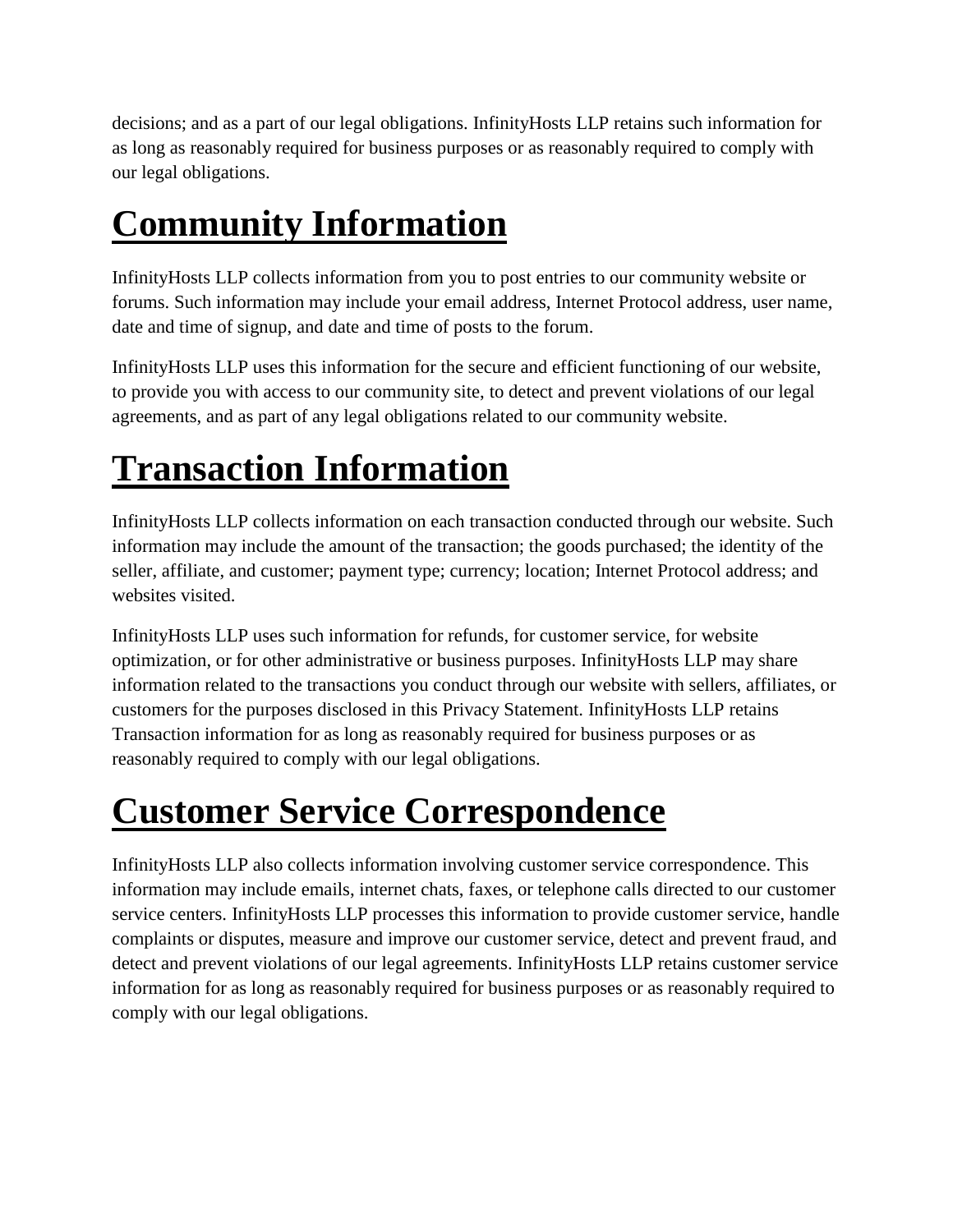### **Google AdWords**

InfinityHosts LLP uses Google AdWords, a web analytics and search engine advertising campaign management service. Google AdWords uses cookies, web beacons, and other means to help InfinityHosts LLP analyze how users use the site. You may find Google's Privacy Statement at http://www.google.com/intl/en/privacypolicy.html.

## **Google Analytics**

InfinityHosts LLP uses Google Analytics, a web analytics service. Google Analytics uses cookies, web beacons, and other means to help InfinityHosts LLP analyze how users use the site. You may find Google's Privacy Policy at http://www.export.gov/safeharbor/.

### **Your rights**

At any moment you are allowed to request InfinityHosts LLP to reveal which personal data is being kept in your customer profile, and if necessary we can correct or delete this. You can send in a ticket or simply by e-mail with the reference of your name and address to our helpdesk at legal@InfinityHosts.com .

### **Security data**

InfinityHosts LLP uses security procedures to keep unauthorized people from obtaining access to personal data.

### **Visiting data**

On our website, we keep a general history of the pages that are visited on our site, to know which page(s) are visited most. The purpose of this system is to improve the setup of our website, so InfinityHosts LLP can further optimize their services; the information is not used for any other purposes.

### **Data Processing Agreement**

This Data Processing Agreement is an integral part of the agreements between the Customer and INFINITYHOSTS LLP.

InfinityHosts.Com is the Processor of the personal data and the Customer is the Controller with regard to the personal data.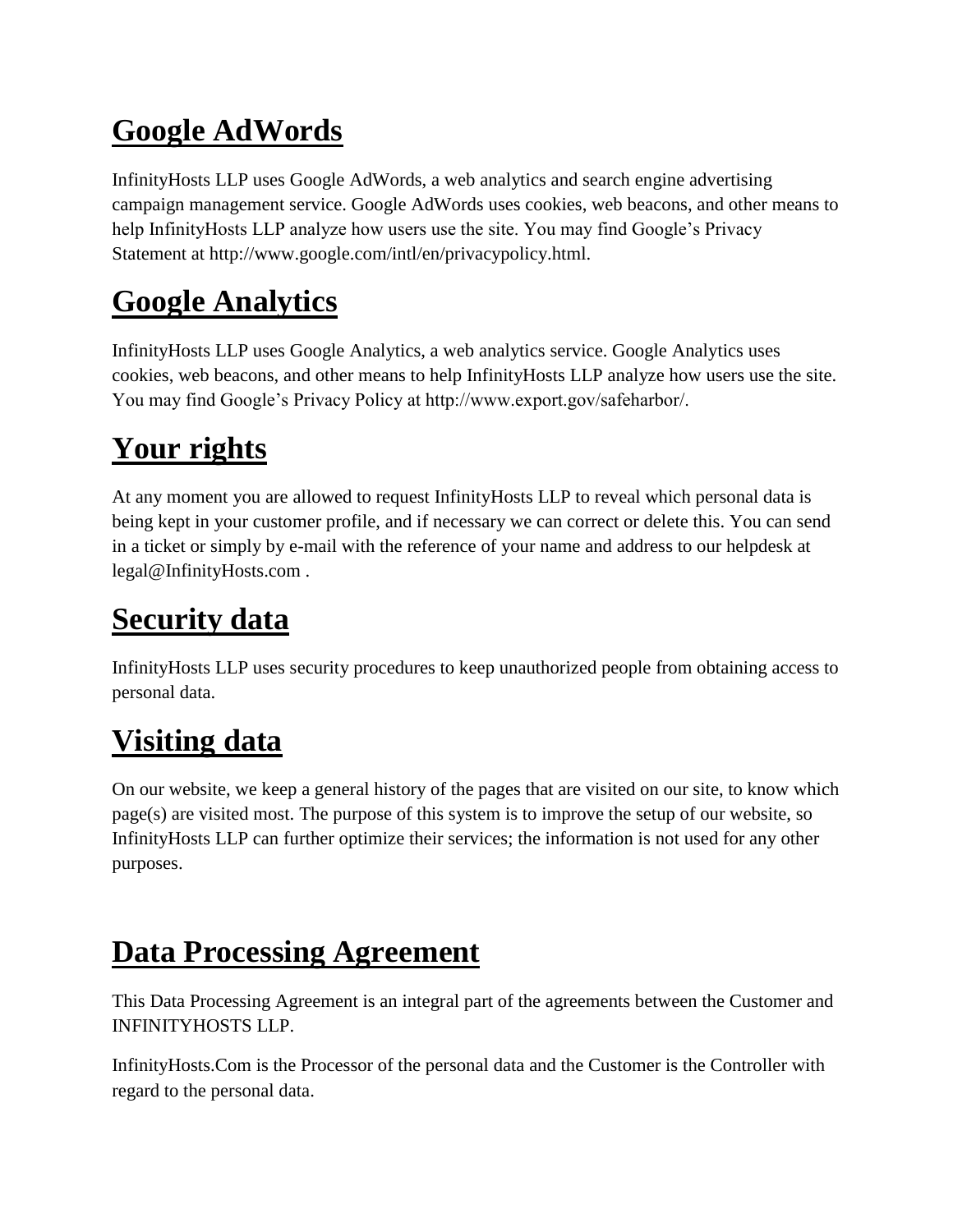#### **1. Purposes of data processing operations**

**1.1** The Processor commits to processing personal data on the instructions of the Controller, subject to the conditions of this Data Processing Agreement. The data will only be processed for the purpose of storing data of the Controller in the 'cloud', the related online services, colocation and those purposes that can be reasonably associated with it or will be determined by mutual agreement.

**1.2** The Controller will decide which types of personal data it requires the Processor to process and therefore also to which (categories of) data subjects the personal data relate. The Processor exerts no influence on this decision. This relates in any case to personal data of customers of the Controller, and staff of the Controller, that are stored by the Customer at the Processor. The Processor will refrain from using the personal data for any purpose other than that determined by the Controller. The Controller will inform the Processor of the purposes of the processing where these are not already stated in this Data Processing Agreement.

**1.3** The personal data to be processed on the instruction of the Controller will remain the property of the Controller and/or the data subjects concerned.

#### **2. Obligations of the Processor**

**2.1** In respect of the processing referred to in Article 1, the Processor will ensure compliance with applicable legislation and regulations, including in any event the legislation and regulations in the field of the protection of personal data, such as the General Data Protection Regulation.

**2.2** The Processor will inform the Controller, upon the latter's first request, of the measures it has taken to meet its obligations under this Data Processing Agreement.

**2.3** The Processor's obligations arising from this Data Processing Agreement also apply to any party processing personal data under the authority of the Processor, including, but not confined to, employees, in the broadest sense.

**2.4** The Processor will notify the Controller if it feels that an instruction provided by the Controller violates the legislation referred to in paragraph 1.

#### **3. Transfer of personal data**

**3.1** The Processor is allowed to process the personal data in European Union member states. In addition, the Processor is allowed to transfer the personal data to a country outside the European Union, provided the Processor ensures an adequate level of protection and it complies with the other obligations to which it is subject pursuant to this Data Processing Agreement and the General Data Protection Regulation.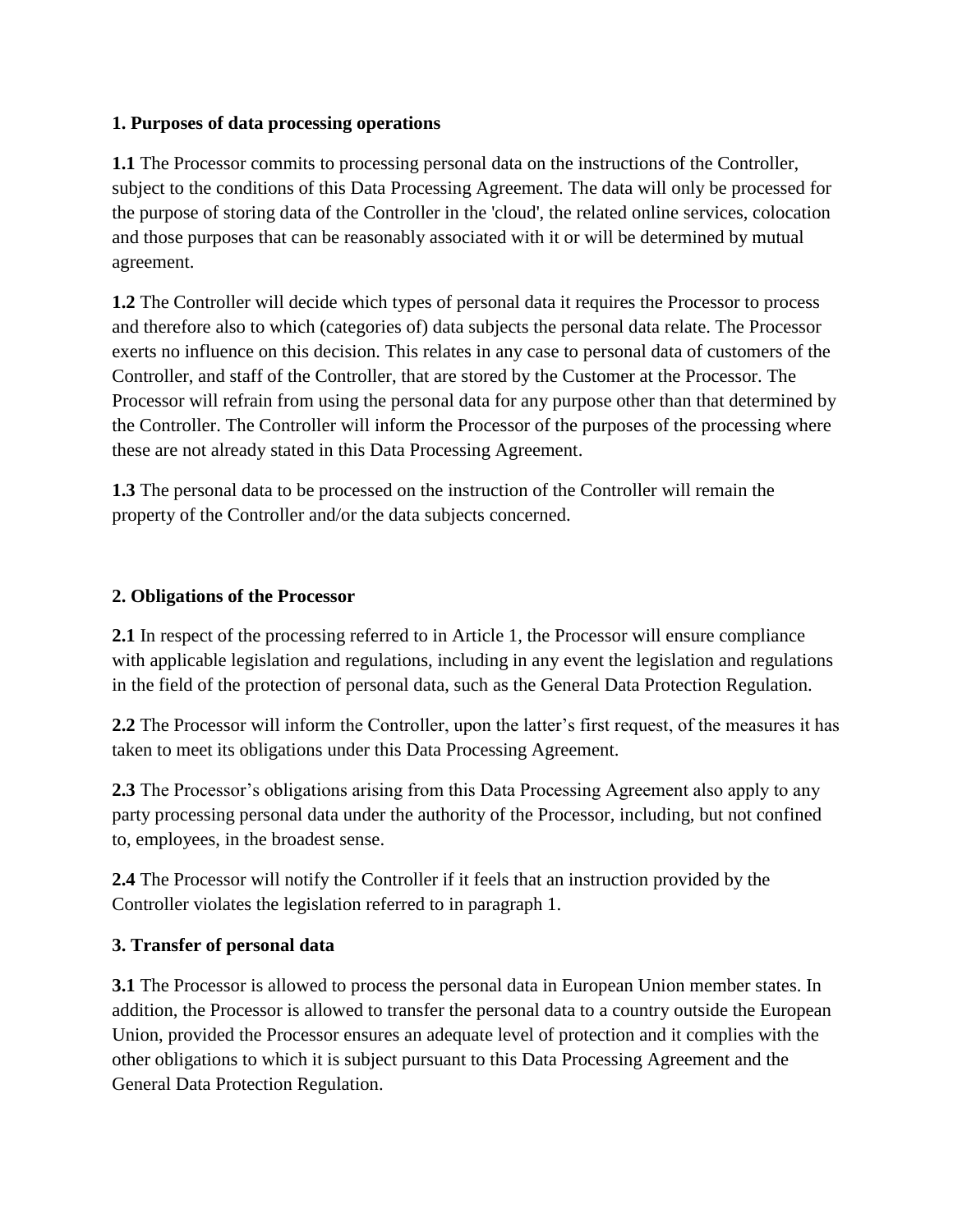**3.2** Upon request, the Processor will inform the Controller of the country or countries involved.

**3.3** In particular, the Processor will, in determining an adequate level of protection, take account of the duration of the intended processing, the country of origin and the country of final destination, the general and sectorial rules of law that apply in the country concerned, as well as the professional rules and the security measures complied with in those countries.

#### **4. Division of responsibility**

It is preferable that a report is only made once it is likely that the notifier and the content provider will be unable to reach an agreement. The notifier is responsible for ensuring reports are correct and complete.

**4.1** The Processor will make ICT means available for the processing that can be used by the Controller for the purposes stated above. The Processor will itself only perform processing on the basis of separate agreements.

**4.2** The Processor is solely responsible for the processing of the personal data under this Data Processing Agreement, in accordance with the instructions of the Controller and under the express (ultimate) responsibility of the Controller. The Processor is expressly not responsible for any other processing operations involving personal data, including in any event, but not confined to, the collection of personal data by the Controller, processing for purposes that the Controller has not notified to the Processor and processing by third parties and/or for other purposes.

**4.3** The Controller warrants that the content, the use and the instructions for the processing of personal data as referred to in the Agreement are not unlawful and do not infringe any third-party right.

#### **5. Engagement of third parties or sub-contractors (sub-processors)**

**5.1** The Processor engages third parties, which are available on request and for which the Controller hereby provides authorisation. In the case of new third parties, the Processor will inform the Controller thereof. If the Controller has well-founded objections to the engagement of the third party, a suitable solution must be sought in consultation. If the parties are unable to reach a suitable solution, the Controller may give notice to terminate the Agreement if the use of a specific third party of which it has been notified is unacceptable to it.

**5.2** The Processor will in any case ensure that these third parties assume similar obligations in writing as those agreed between the Controller and Processor.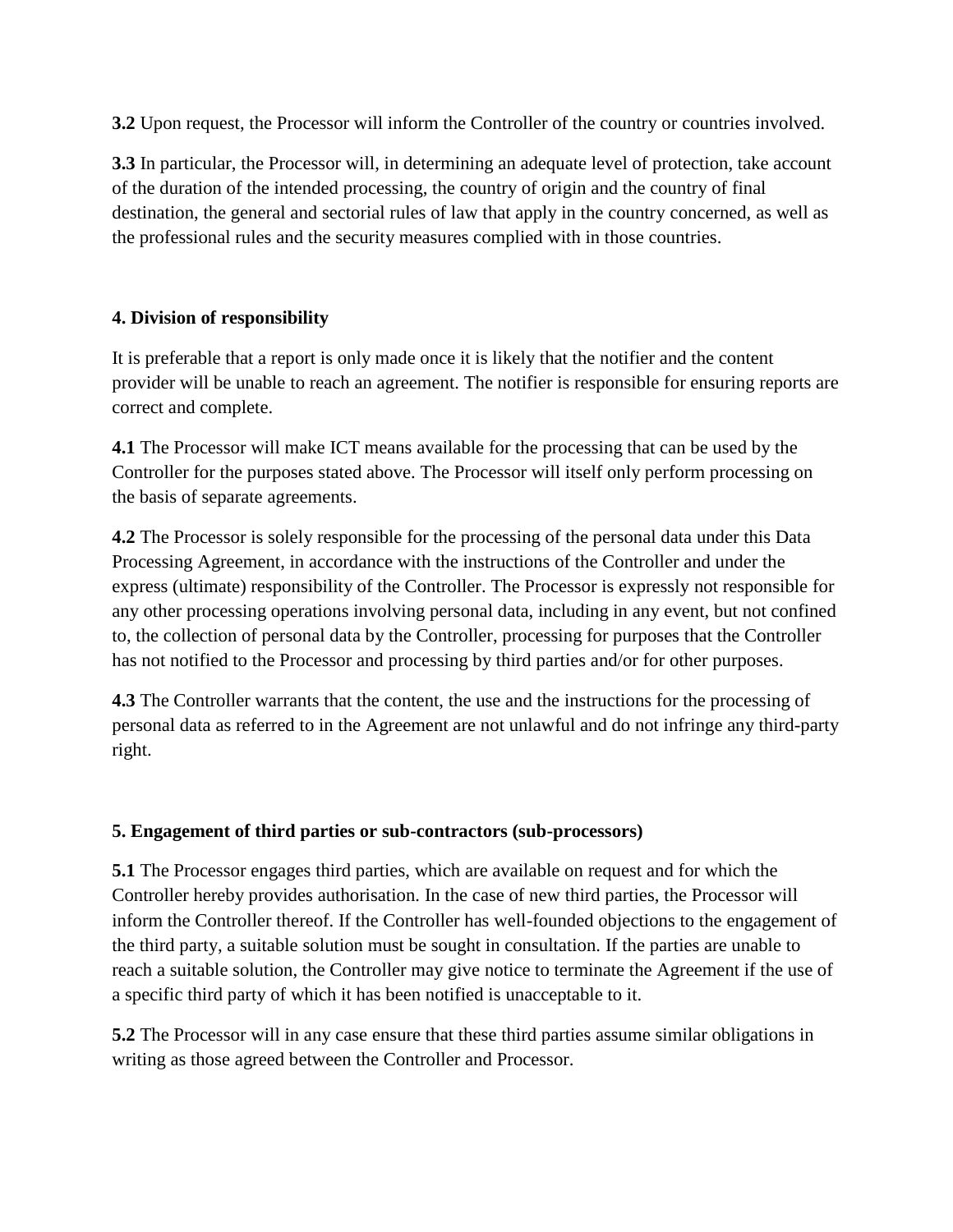**5.3** The Processor warrants correct compliance with the obligations in this Data Processing Agreement by such third parties and, in the event of errors committed by such third parties, is liable itself for any and all damage or loss as if it had committed the error(s) itself.

#### **6. Security**

**6.1** The Processor will endeavour to take sufficient technical and organisational measures against loss or any form of unlawful processing (such as unauthorised disclosure, interference, alteration or provision of personal data) in connection with the processing of personal data to be performed.

**6.2** The Processor does not guarantee that the security is effective in all circumstances. If the Agreement does not include explicitly defined security, the Processor will endeavour to ensure that the security provided shall meet a standard that is not unreasonable, taking into account the state of the art, the sensitivity of the personal data and the costs associated with implementing the security measures.

#### **7. Notification obligation**

**7.1** The Controller is at all times responsible for reporting data leaks (which includes a breach of the security of personal data that leads to a risk of negative consequences, or has negative consequences, for the protection of personal data) to the supervisory authority and/or data subjects. In order to enable the Controller to meet this legal obligation, the Processor must inform the Controller without delay of a data leak after it has detected one and if the leak relates to the personal data that are processed by the Processor on behalf of the Controller.

7.2 The notification obligation shall in any case include reporting that a leak has occurred, as well as:

- the supposed or known cause of the leak;
- the consequences (that are currently known and/or are to be expected);
- the solution or proposed solution.

#### **8. Handling requests from data subjects**

In the event that a data subject submits a request to exercise their statutory right of inspection or their statutory right to improvement, addition, amendment, blocking, erasure of data or data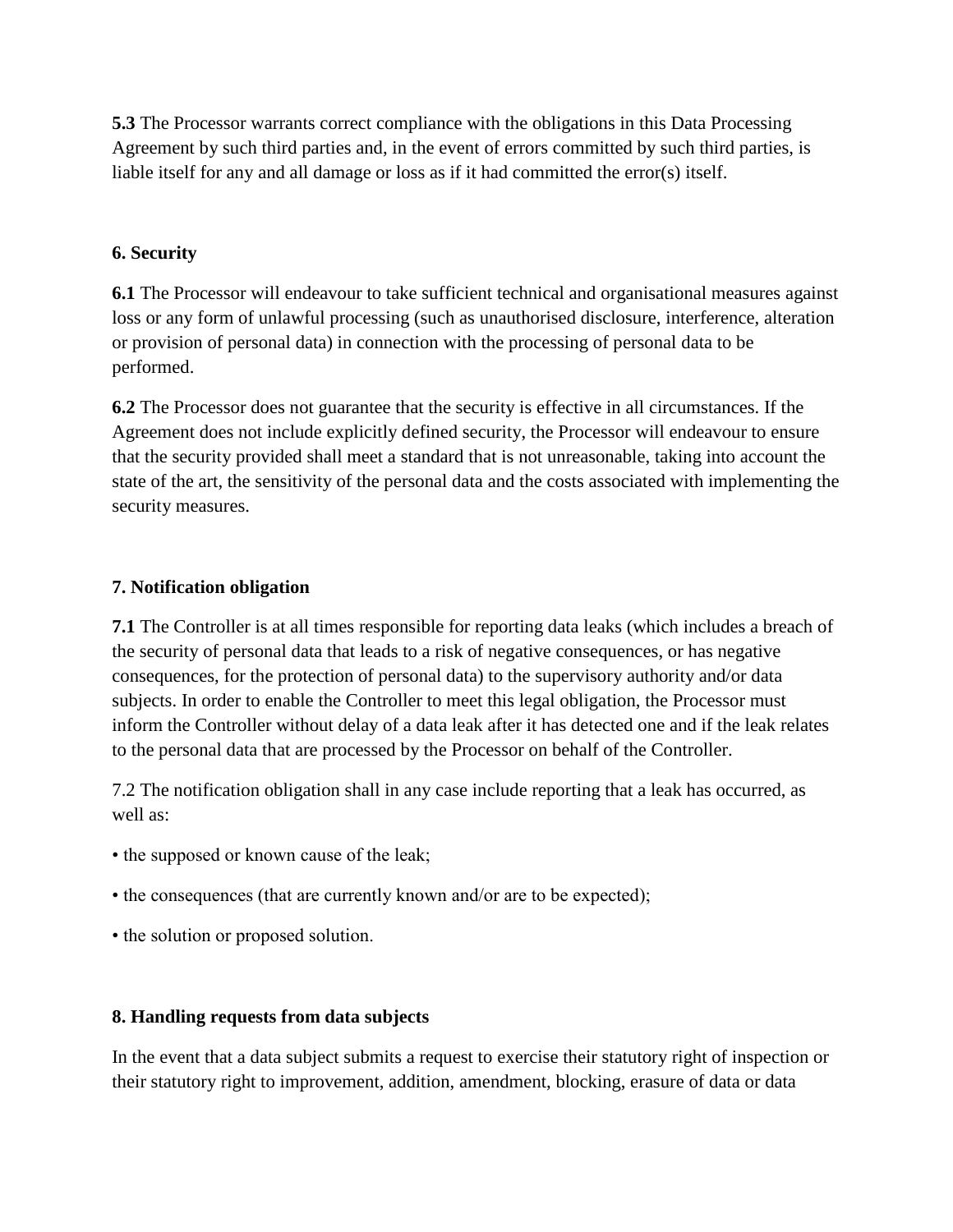portability to the Processor, the Processor shall forward the request to the Controller and the Controller will handle the request. The Processor may inform the data subject about this.

#### **9. Privacy and confidentiality**

**9.1** All personal data the Processor receives from the Controller and/or collects itself within the framework of this Data Processing Agreement is subject to a duty of confidentiality towards third parties. The Processor will not use this information for any purpose other than that for which it was provided.

**9.2** This duty of confidentiality does not apply insofar as the Controller has expressly granted permission to provide the information to third parties, if providing the information to third parties is logically required in view of the nature of the work assigned and the performance of this Data Processing Agreement or if there is a statutory obligation to provide the information to a third party.

#### **10. Audit**

**10.1** The Controller may have an audit conducted at the Processor by an independent 'Register EDP Auditor' who is bound by a duty of confidentiality in order to verify compliance with the agreements under this Data Processing Agreement concerning the protection of the personal data processed by the Processor on behalf of the Controller.

**10.2** This audit will only take place where there is a specific and well-founded suspicion of misuse of personal data, and only after the Controller has requested and assessed similar existing reports from the Processor, and has made reasonable arguments to justify an audit being initiated by the Controller. Such an audit is justified if the similar reports that the Processor has available provide an insufficient or inconclusive answer regarding compliance with this Data Processing Agreement by the Processor. The Controller will notify the Processor of the audit in advance, giving at least two weeks' notice.

**10.3** The Parties will jointly assess the findings of the audit that has been conducted and will determine on that basis whether or not those findings will be implemented by one of the Parties or by both Parties jointly.

**10.4** Insofar as possible and reasonable, the Processor will cooperate with the Controller in carrying out a data protection impact assessment.

**10.5** The costs of the audit described in paragraphs 1 and 4 above will be borne by the Controller.